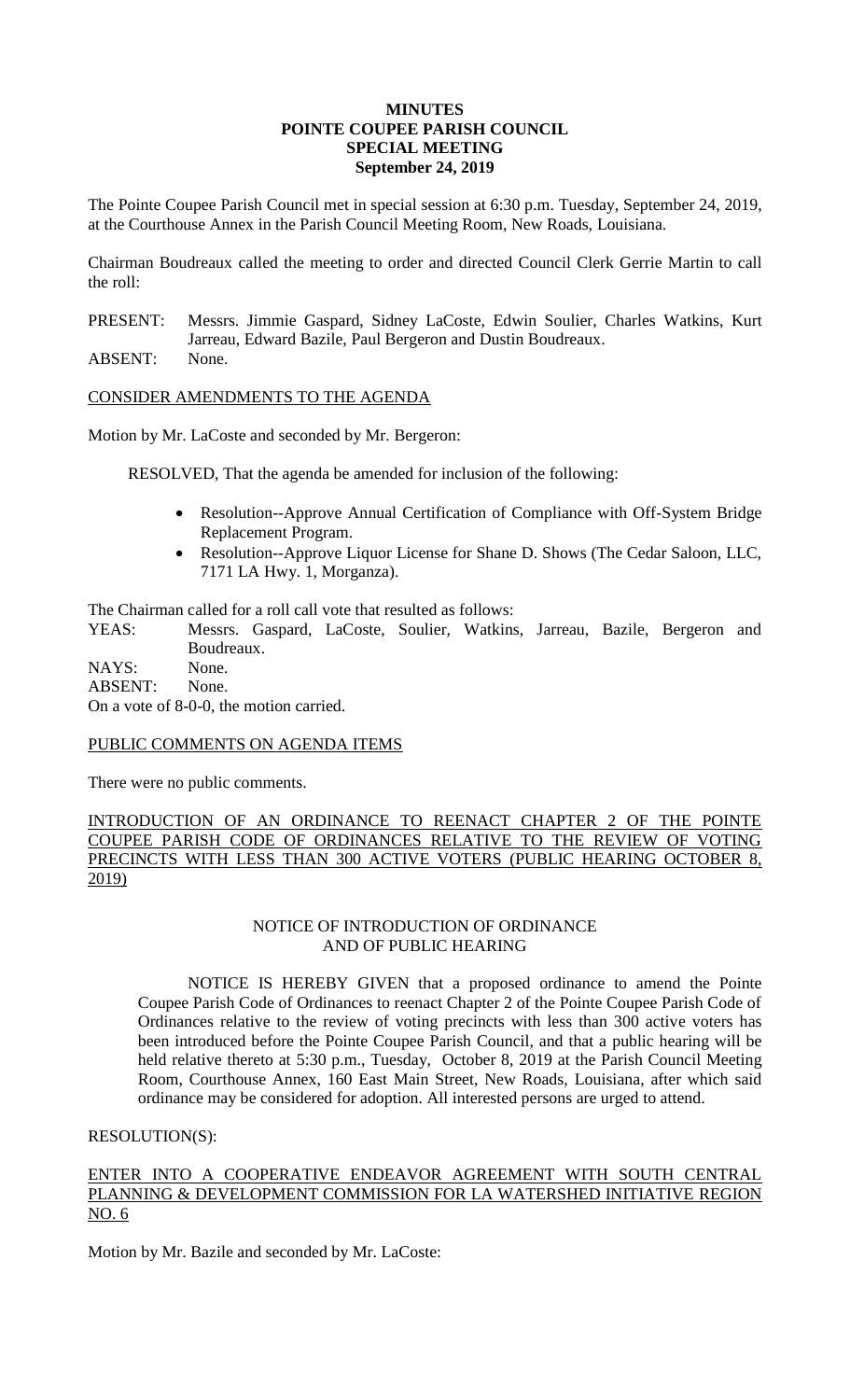A resolution approving an agreement with **South Central Planning and Development Commission** for the purpose of applying for grant funding and acting in support of Watershed Region No. 6 management activities and in conjunction with the State of Louisiana Watershed Initiative.

**WHEREAS,** the Louisiana Watershed Initiative was formed in order to coordinate statewide floorplan management efforts through a watershed management approach in response to the 2016 Great Floods and in preparation for future storm and flood events. This coordination includes outreach with local communities to build support for watershed region management approaches that can more effectively address mounting water risks statewide; and

**WHEREAS,** coordination among Pointe Coupee Parish and its regional partners within Watershed Region No. 6 is critical to reducing flood risk and preserving the health, safety, and welfare of the residents of Pointe Coupee Parish; and

**WHEREAS,** the Louisiana Watershed Initiative has requested applications for participation in a Regional Capacity Building Grant Program, which may enable the provision of technical assistance to Pointe Coupee Parish and its regional partners if awarded, thereby furthering immediate watershed management and flood risk reduction goals.

**NOW THEREFORE, BE IT RESOLVED** that the agreement between Pointe Coupee Parish and **South Central Planning and Development Commission** for the purpose of applying for grant funding and acting in support of Watershed Region No. 6 management activities and in conjunction with the State of Louisiana Watershed Initiative is hereby approved.

Unanimously carried.

#### AWARD LOW BID FOR THE 2019 ROAD RESURFACING PROJECT

Motion by Mr. LaCoste and seconded by Mr. Bazile:

RESOLVED, That the low bid submitted by M-Trak, LLC in the amount of \$1,074,021.00 for the 2019 Road Resurfacing Project (Project No. 19-001) be accepted.

Unanimously carried.

AUTHORIZE TONILYN R. GUIDRY AND REBECCA L. MAYEUX AS CERTIFIED GRANTEE FOR THE REQUEST FOR DISBURSEMENT WITH LA DIVISION OF ADMINISTRATION, OFFICE OF FACILITY PLANNING & CONTROL FOR THE COURTHOUSE ANNEX RENOVATIONS AND IMPROVEMENTS PLANNING & CONSTRUCTION PROJECT (50-J39-19-01)

Motion by Mr. Soulier and seconded by Mr. Bazile:

RESOLVED, That on behalf of Pointe Coupee Parish, Mmes Tonilyn R. Guidry and Rebecca L. Mayeux are hereby authorized as certified grantees for the request for disbursement with the LA Division of Administration, Office of Facility Planning & Control for the Courthouse Annex Renovations and Improvements Planning & Construction Project (50-J39-19-01).

Unanimously carried.

AUTHORIZE TONILYN R. GUIDRY AND REBECCA L. MAYEUX AS CERTIFIED GRANTEE FOR THE REQUEST FOR DISBURSEMENT WITH LA DIVISION OF ADMINISTRATION, OFFICE OF FACILITY PLANNING & CONTROL FOR THE COURTHOUSE RESTORATION PLANNING & CONSTRUCTION PROJECT (50-J39-19-02)

Motion by Mr. Watkins and seconded by Mr. Bazile: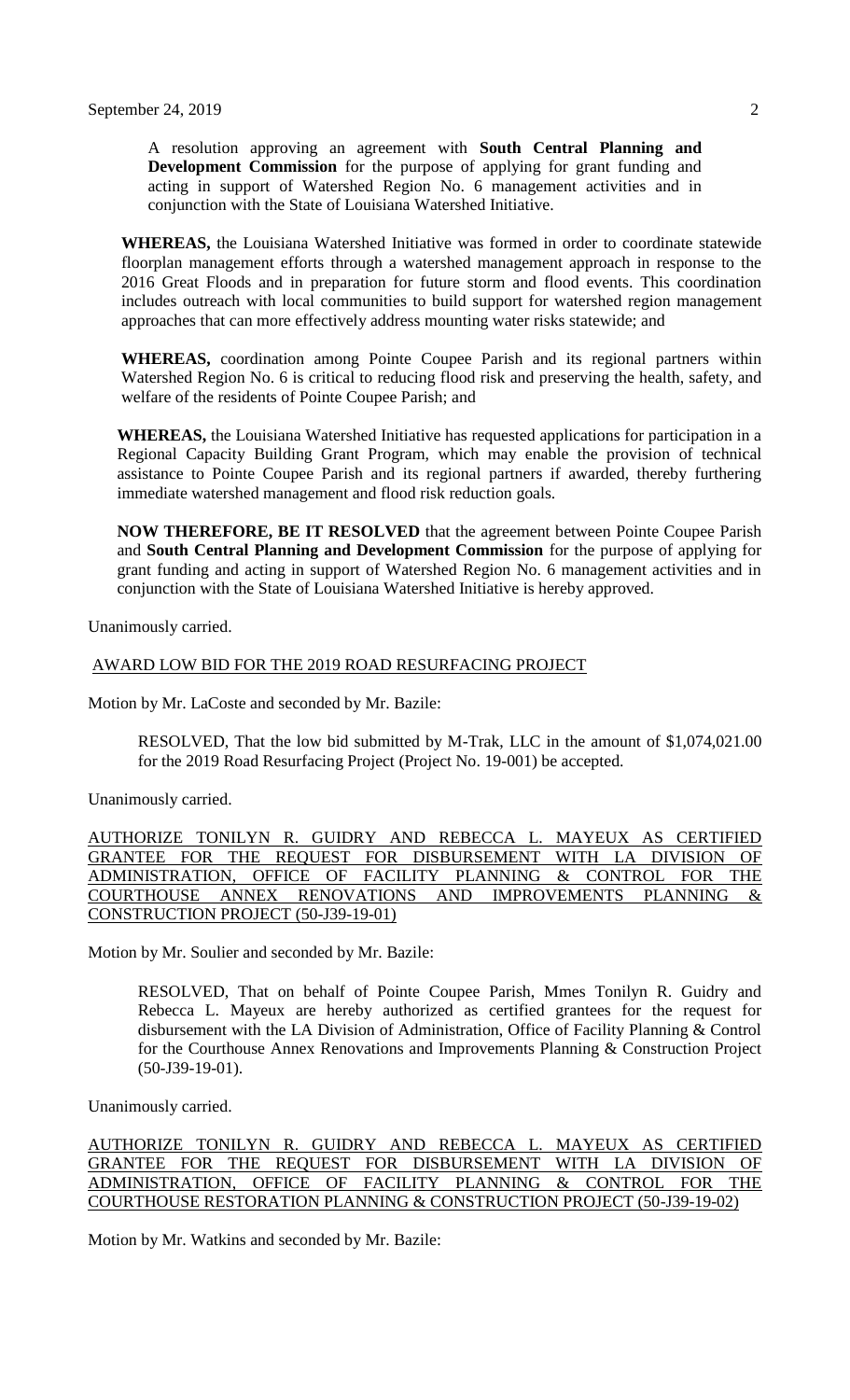RESOLVED, That on behalf of Pointe Coupee Parish, Mmes Tonilyn R. Guidry and Rebecca L. Mayeux are hereby authorized as certified grantees for the request for disbursement with the LA Division of Administration, Office of Facility Planning & Control for the Courthouse Restoration Planning & Construction Project (50-J39-19-02).

Unanimously carried.

## APPROVE ANNUAL CERTIFICATION OF COMPLIANCE WITH OFF-SYSTEM BRIDGE REPLACEMENT PROGRAM

Motion by Mr. Watkins and seconded by Mr. LaCoste:

### ANNUAL CERTIFICATION OF COMPLIANCE WITH STATE OF LOUISIANA OFF-SYSTEM BRIDGE REPLACEMENT PROGRAM

WHEREAS, the Code of Federal Regulations as enacted by the United States Congress mandates that all structures defined as bridges located on all public roads shall be inspected, rated for safe load capacity and posted in accordance with the National Bridge Inspection Standards and that an inventory of these bridges be maintained by each State; and

WHEREAS, the responsibility to inspect, rate and load post those bridges under the authority of Pointe Coupee Parish in accordance with those Standards as delegated by the Louisiana Department of Transportation and Development to Pointe Coupee Parish: Therefore be it

RESOLVED, That the governing authority of Pointe Coupee Parish (herein referred to as the Parish) that the Parish in regular meeting assembled does hereby certify to the Louisiana Department of Transportation and Development (herein referred to as the DOTD) that for the period 1 October 2019 through 30 September 2020:

- 1. The Parish has performed all interim inspections on all parish owned or maintained bridges in accordance with the National Bridge Inspection Standards.
- 2. All bridges owned or maintained by the Parish have been structurally analyzed and rated by the Parish as to the safe load capacity in accordance with AASHTO Manual for Maintenance Inspection of Bridges. The load posting information that has been determined by the LA DOTD for all bridges where the maximum legal load under the operating rating as determined above has been critically reviewed by the Parish. Load posting information has been updated by the Parish to reflect all structural ratings.
- 3. All Parish owned or maintained bridges which required load posting or closing are load posted or closed in accordance with the table in the DOTD Engineering Directives and Standards Manual Directive No. 1.1.1.8. All DOTD supplied load posting information concerning a bridge has been critically reviewed by the Parish Engineer prior to load posting.
- 4. All bridges owned or maintained by the Parish are shown on the attached list in the format specified by the DOTD. Correction to data supplies to the Parish by the LA DOTD are noted.
- 5. These stipulations are prerequisites to participation by the Parish in the Off-System Bridge Replacement Program.

Unanimously carried.

## APPROVE LIQUOR LICENSE FOR SHANE D. SHOWS (THE CEDAR SALOON, LLC, 7171 LA HWY. 1, MORGANZA)

Motion by Mr. LaCoste and seconded by Mr. Gaspard: